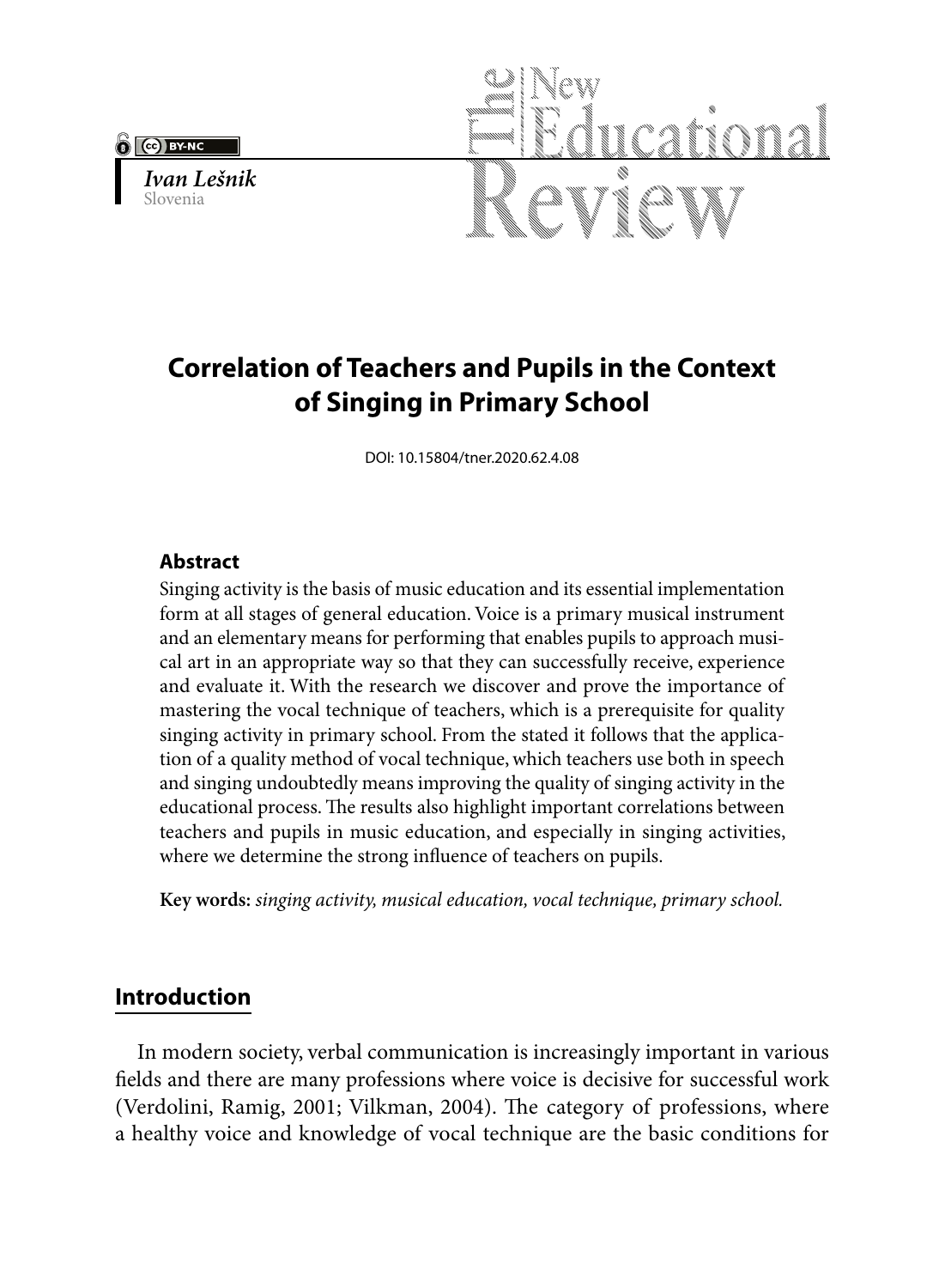quality work, also includes the profession of a teacher. The mentioned issues are especially topical for teachers who teach music education.

Children's development is a complex and dynamic process within the integration of motor, emotional-social and cognitive factors that are intertwined and interdependent. The insufficient presence of quality musical activity in the development of adolescent youth leaves the consequences that are visible in a later period and cannot be completely remedied. Namely, during the development and maturation of the pupil the influence of musical stimuli decreases and consequently the lack of experience and the possibility of musical engagement can slow down both the musical and intellectual development of a pupil who is very perceptive when it comes to the stimulus of the environment in the early childhood (Green, 2006). The influence of musical activities on the pupil's comprehensive development is undoubtedly the greatest in this period, but it subsides and declines over time. Because of this, musical activity and the recognition of quality musical content are of paramount importance to the pupils in their early childhood. This allows them to be involved in various fields of their expression, which plays an important role both in the cognitive process (Gardner, 1999), as well as in the creation of a pupil's overall personality. Quality teaching of music education is conditioned by an integrated approach and appropriate teacher's activity which is a guarantee for quality work in the educational process. The pre-school and school period is decisive for shaping the image of an adult, and music activity and especially singing as a key music activity plays an important role therein. In the field of music education, special attention should be paid to vocal education, vocal technique and singing. Teachers are insufficiently aware of the importance of knowing the voice apparatus and mastering vocal technique. In the domain of singing activity, knowledge of different singing methods is of great importance to the teacher and the basis for the correct approach according to the pupils' developmental level. The success and interest of pupils for singing and musical activity is entirely conditioned by their surroundings and an inadequate teacher's approach can even create an aversion to music engagement in pupils. This is especially important when talking about singing. Knowledge of vocal technique should enable the teacher to adapt to pupils and to choose appropriate techniques for the optimal development of the vocal apparatus and at the same time musical abilities.

Experts have different opinions about the time when children should start to learn vocal technique, as well as whether they should sing at all during the maturation and formation of the vocal apparatus. We agree with those (Miller, 2004) who advocate the thesis on the harmlessness of singing at any age. They condition this by the correct soft setting of the tone and proper breathing. Many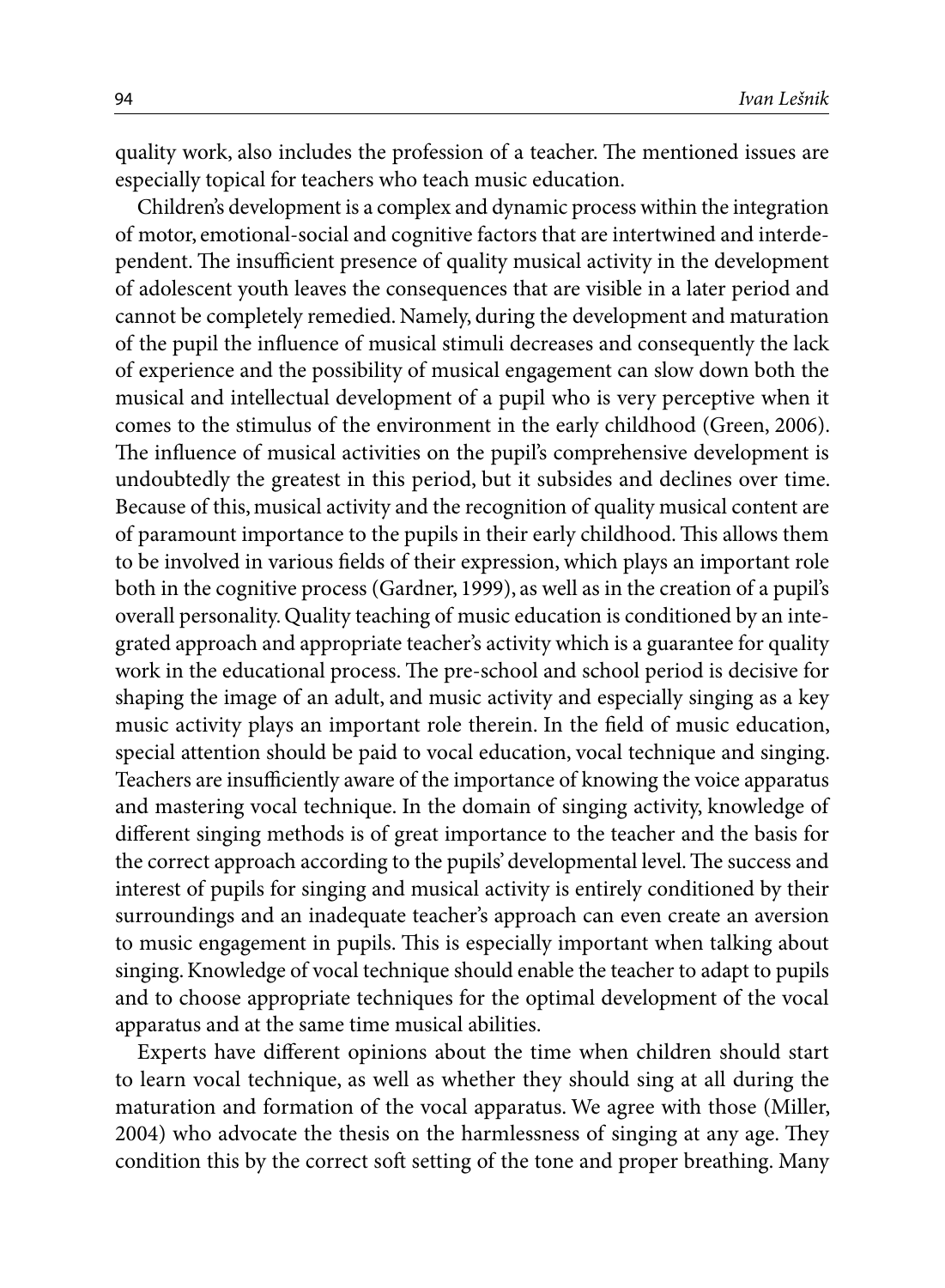authorities on singing pedagogy advocate the learning of appropriate vocal technique in the first three years and even earlier (Philipps, 1992; Temmerman, 2000; Welch, 2000; Miller, 2001; Nelson et al., 2002), however with the correct forms and methods. The developing voice of a child possesses unique characteristics, which the method of singing teaching must adapt to (Welch, 2000). If one does not take into account the individual characteristics of a particular pupil in teaching singing, voice problems may arise in the form of illness, injuries or improper use of the voice apparatus, which is reflected both in singing and in speech (Wilson, 1987). Vocal technique education in the first triennium of the primary school is based on various strategies of singing teaching (Sabol, Blades-Zeller, 1995; Rutkowski, 2003). The condition for successful mastery of vocal technique is knowledge of the basics of human anatomy and the functioning of the vocal apparatus. The emphasis must be, from the very beginning, on proper breathing, posture, relaxation and proper orientation and tone setting. A prerequisite for vocal education is, of course, a healthy vocal apparatus (Logan-Pelhan, 2002). The vocal apparatus of children does not differ significantly from the vocal apparatus of adults. We can talk about the same anatomical and physiological characteristics in both. The only difference is in the size of individual components. Namely, in accordance with their physical development, the child also experiences voice changes that are most pronounced during the period of mutation. This is especially evident in boys when these physical changes have a very pronounced effect on the child's voice (Cooksey, 2000). The sound qualities of the voice depend on the size and position of body's resonance cavities, which are conditioned by age, as well as the size of the vocal cords which is also important for the ambitus of the voice. All of the above affects the voice quality. The colour of the children's voice is mainly due to the dominance of the head resonance; there is also a resonance of the chest cavity, but to a lesser extent. For this reason, children's voices are usually more light and relaxed compared to adult voices. Most acknowledge the common foundations, such as the use of bright and light tones with adequate muscular support, proper and relaxed posture, covering of the ears for listening to themselves and control, individual singing without a teacher, appropriate motivation in terms of praise and criticism, and syllabic singing with the text. These basics mean easier access to vocal technique learning for many children (Rutkowski, 2003; Liao, Davidson, 2007). Teachers and other music educators must be very careful when forming children's voices and teaching vocal technique. We need to follow principles that are also important for adult singers, but are indispensable for pupils. The progression is reflected in the corresponding rhythmic and melodic exercises aimed at the development of various musical abilities (Langness, 2000; Welsh, 2000;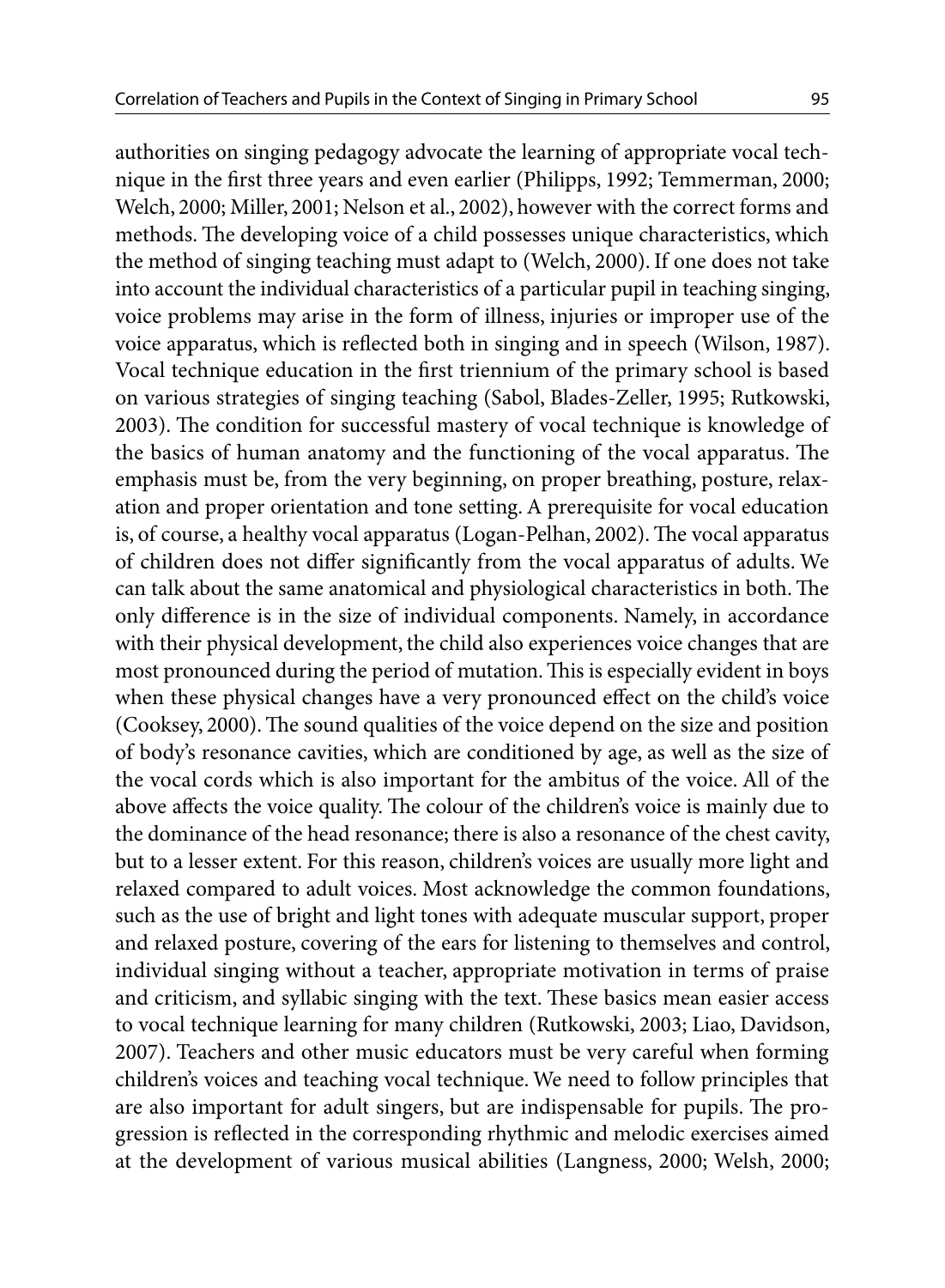Silverman, 2008). With proper body posture, we can also ensure body relaxation. When singing, we should consciously activate the diaphragm breathing muscles first. The articulation will be appropriate if we initially relax the jaw, tongue and lips and open the space in the oral cavity and throat. The setting of the tone is the basis of the proper singing and we have to pay great attention to it. It affects the purity of intonation. The expansion of the voice range must be spontaneous and a long-term matter. We need to cultivate both "legato" and "staccato" singing and all intermediate stages. Dynamics and agogics as the basic components of the interpretation must be flexible and appropriate according to the requirements of the score (Greenberg, 1970; Goetze, 1985). Teachers must, in order to successfully develop and shape the voices of pupils, know and carefully select exercises for these activities and continuously implement them in music education as well as in all other musical activities (Gordon, 1985).

## **Methodology of Research**

The quality of singing activities in the classroom depends on the above-mentioned competencies of the teacher who most often does not manage the vocal field in a complex way. The problem is identified in the music pedagogy in practice in the first and second cycle of the primary school, where we want to shed the light on the reasons for the established situation. We are interested in individual segments of the singing activities of teachers and pupils and the connections between them. In particular, we are interested in the influence of teachers on pupils in mastering vocal technique. Systematic and representative research of the issue in relation to the discussed problems has not been implemented in Slovenia, while elsewhere we have found research related to singing activity only for a certain segment of creative singing and reproduction.

Research goals:

- To determine the quality of singing activities in the first triennium in terms of rhythmic and melodic reproduction, dynamics and singing phrasing.
- Find out the connections and the influence of the vocal technique of teachers on the quality of students' singing.

The study of results is based on a quantitative empirical descriptive causal non-experimental method of pedagogical empirical research.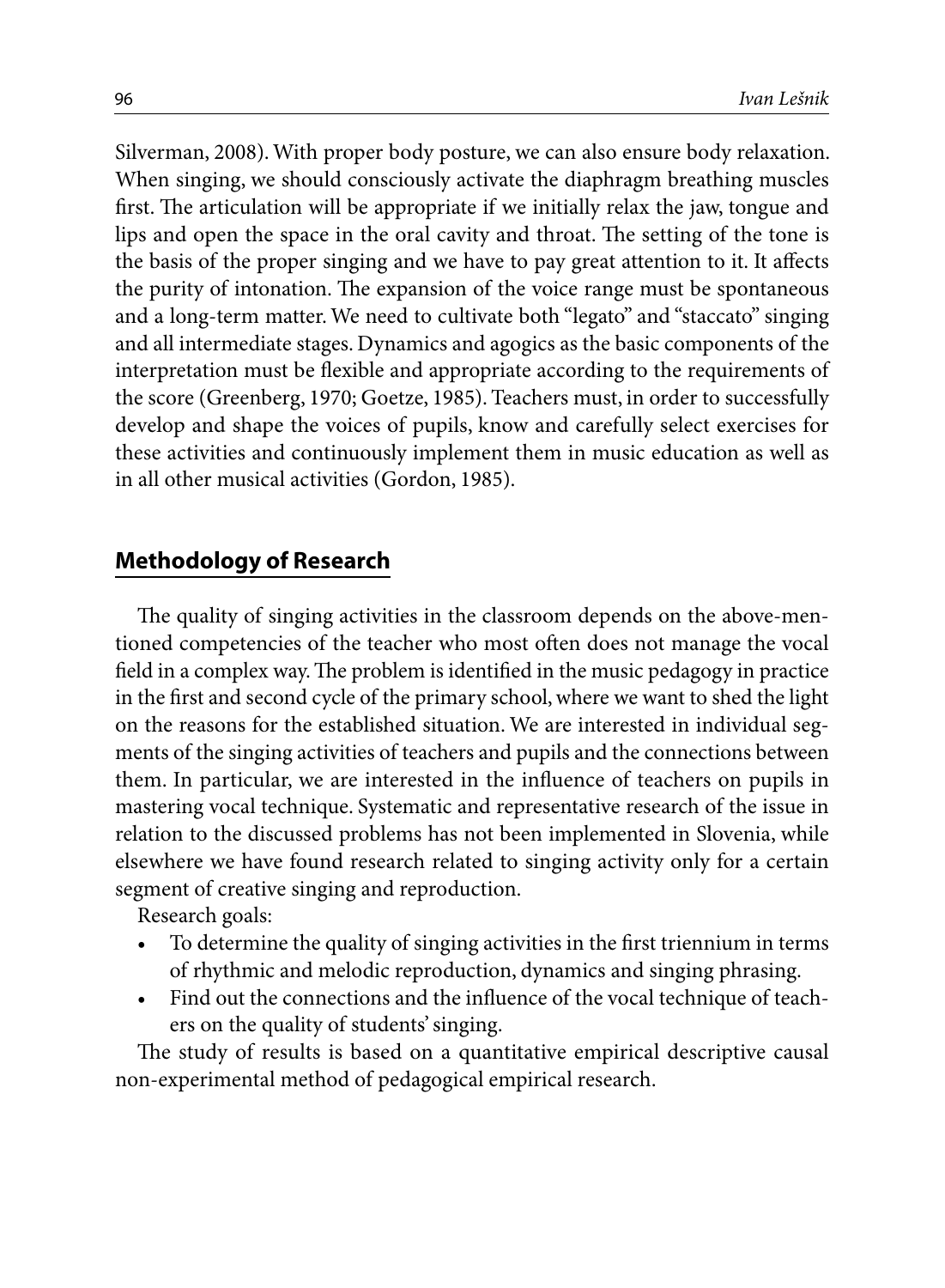#### **Sample of Research**

We randomly selected and included third-grade pupils of randomly selected nineyear primary schools in Slovenia who had the same teacher continuously in the first three years of education. On the basis of the random selection principle, we included a sample of 21 urban and 20 rural primary schools from different Slovenian regions. The survey involved 935 pupils and 52 teachers from 41 primary schools.

#### **Measuring Instruments**

In the research, we used a test to evaluate the quality of singing activity, which we summarized from the project *Music education in the new curriculum* by The Ministry of Education, Science and Sport. We adjusted it to the purpose of the research for determining the correctness of rhythmic and melodic reproduction, dynamics and phrasing, and established connections between teachers and pupils. In setting the evaluation criteria, we relied on the test *Development and validation of a clarinet performance adjudication scale* (Abeles, 2002), which has high reliability (*Cronbach Alpha* = 0.949). We previously examined and studied other numerous non-standardized and standardized tests that measure musical abilities (Stumpf, 1883; Revesz, 1954; Bentley, 1966; Lowery; 1926; Lundin, 1967), musical achievements (Colwell, 1970), musical performance (Mosher, 1925; Watkins, Farnum, 1954) and musical interests (Hevner, 1936; Seashore, 1960; Chalmers, 1978).

### **Statistical Methods of Processing**

The data were processed with the statistical program SPSS. We performed basic statistical data processing. The measurement characteristics of the assessment scale were determined by calculating the coefficient *Cronbach Alfa* and by calculation of the *factor analysis*. To determine the normality of the data distribution we used the *Kolmogorov-Smirnov test* and then normalized the data.

## **Results With Interpretation**

## **Analysis of Data for Determining the Correctness of Rhythmic and Melodic Reproduction, Dynamics and Phrasing in Singing**

The table 1 provides descriptive statistics for individual instruments. Depending on the asymmetry coefficient (KA) and the coefficient of flattening (KS) (values should be between -1 and 1) and values of *Kolmogorov-Smirnov's test* (statistical significance of the instrument), the data were normalized according to the standardized normal distribution method prior to further processing.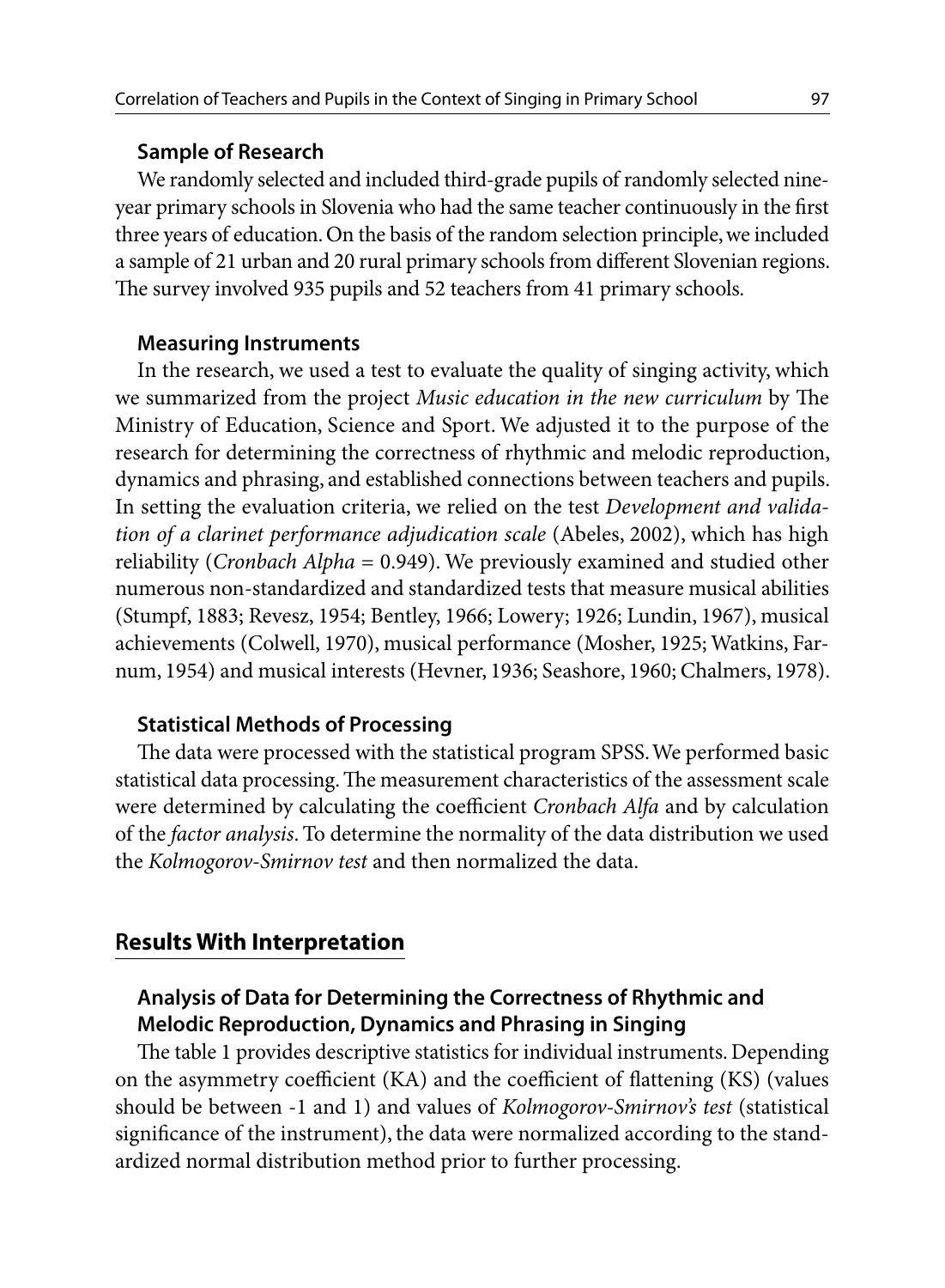| Claims         | Min | Max | М    | Me   | Mo           | <b>SD</b> | KA       | KS       | K-Sz sig. |
|----------------|-----|-----|------|------|--------------|-----------|----------|----------|-----------|
|                | 1   | 5   | 3.73 | 4.00 | 4            | 1.140     | $-0.599$ | $-0.437$ | 1.505     |
| 2              | 1   | 5   | 4.10 | 4.00 | 5            | 1.125     | $-1.228$ | 0.762    | 1.947     |
| 3              | 1   | 5   | 3.29 | 3.50 | 4            | 1.242     | $-0.514$ | $-0.598$ | 1.562     |
| $\overline{4}$ | 1   | 5   | 2.56 | 2.00 | 2            | 1.349     | 0.570    | $-0.831$ | 1.711     |
| 5              | 1   | 5   | 3.88 | 4.00 | 5            | 1.278     | $-0.890$ | $-0.413$ | 1.809     |
| 6              | 1   | 5   | 3.00 | 3.00 | 1            | 1.482     | $-0.075$ | $-1.356$ | 1.164     |
| 7              | 1   | 5   | 2.87 | 2.00 | 1            | 1.815     | 0.167    | $-1.850$ | 1.816     |
| 8              | 1   | 5   | 1.81 | 1.00 | 1            | 1.496     | 1.549    | 0.669    | 3.145     |
| 9              | 1   | 5   | 2.25 | 2.00 | 1            | 1.297     | 0.691    | $-0.604$ | 1.704     |
| 10             | 1   | 5   | 2.33 | 2.00 | 1            | 1.438     | 0.712    | $-0.940$ | 1.758     |
| 11             | 1   | 5   | 2.17 | 1.50 | $\mathbf{1}$ | 1.465     | 0.934    | $-0.581$ | 2.079     |
| 12             | 1   | 5   | 2.15 | 2.00 | 1            | 1.363     | 0.822    | $-0.683$ | 2.034     |
| 13             | 1   | 5   | 2.22 | 2.00 | 1            | 1.331     | 0.539    | $-1.198$ | 2.071     |
| 14             | 1   | 5   | 2.25 | 2.00 | 1            | 1.440     | 0.689    | $-1.008$ | 2.077     |
| 15             | 1   | 5   | 2.44 | 1.50 | 1            | 1.650     | 0.528    | $-1.452$ | 2.228     |
| 16             | 1   | 5   | 2.38 | 2.00 | $\mathbf{1}$ | 1.561     | 0.609    | $-1.263$ | 1.976     |

**Table 1.** Descriptive test statistics for vocal technique and quality of singing – variables from 1 to 16

The rhythm is accurate and the tempo corresponds to the prescribed one.

The accents are correctly performed in interaction with the text.

Performance takes into account the rhythmic features.

Appropriate agogics is present in the implementation.

The melody is accurate and matches the record.

The melody is performed precisely in terms of intonation.

The initial intonation of the song is accurate.

Performance is duophonic or harmonically supported by instrumental accompaniment.

There is a dynamic scale ranging from p to f in the performance.

Dynamics affects the intensity of singing.

Recorded dynamics is taken into account when performing.

The dynamics are appropriate according to the melody, rhythm and text.

Phrases are properly set up and performed.

When performing, there is an appropriate dynamic increase and decrease.

The last syllables in the phrase are correctly not emphasized and sung, withheld.

Long tones are performed with an appropriate intensity based on the duration of the notes.

Legend: Min – Minimum value; Max – Maximum value; M-Arithmetic mean; Me – median; Mo – modus; SD-Standard deviation; KA – asymmetry coefficient; KS – coefficient of flattening; K-Sz – Kolmogorov-Smirnov distribution normality test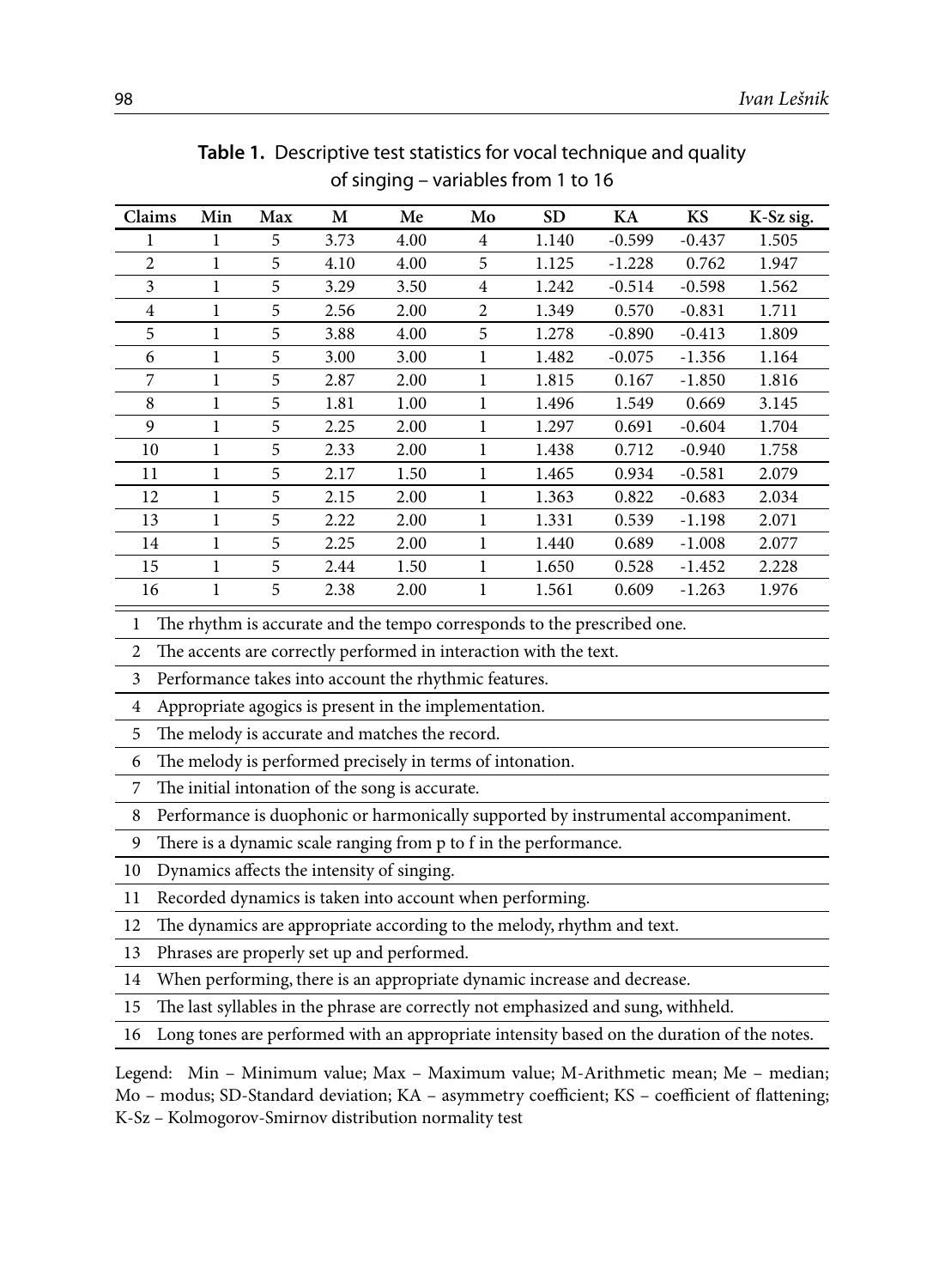From Table 1, we can see that all the recordings were evaluated and graded. The highest mean value of the grades occurs in variable 2, *"The accents are correctly performed in interaction with the text."* and it is 4.10, so rhythmic pronunciation is very good in most of the recordings. The average lowest mean value is for estimates for variable 8, *"Performance is duophonic or harmonically supported by instrumental accompaniment."* and it is 1.81, which means that teachers do not master the harmonic component and, in practice, singing is not accompanied by harmonic instruments.

The dispersion of the responses expressed by the standard deviation was greatest for variable 7, *"The initial intonation of the song is accurate."* (SD 1,815), and the smallest in variable 2, "*The accents are correctly performed in interaction with the text."* (SD 1,125) The coefficients of asymmetry for variables 1, "*The rhythm is accurate and the tempo corresponds to the prescribed one."*, 2, *"The accents are correctly performed in interaction with the text", 3, "Performance takes into account the rhythmic features.",* 5, "*The melody is accurate and matches the record."* and 6, "*The melody is performed precisely in terms of intonation."*, show more or less asymmetry to the left, while in the other variables asymmetry is to the right. The largest deviation of the asymmetry to the left is for variable 1, *"The rhythm is accurate and the tempo corresponds to the prescribed one"* and to the right for variable 8, *"Performance is duophonic or harmonically supported by instrumental accompaniment"*. The coefficients of flattening show the most pointed response distribution for variable 2, *"The accents are correctly performed in interaction with the text."* (KS 0.762), and the most flattened distribution with variable 7, *"The initial intonation of the song is accurate."* (KS -1.850). With the *Kolmogorov-Smirnov test* we have found that all variables are normally distributed. However, for further processing, the data were normalized using the method *RANKIT*. The constructive validity of the scale was determined by *factor analysis*. Prior to the factor analysis, we measured the measurement characteristics with the method of internal consistency of the evaluation scale. The reliability coefficient *Cronbach Alfa* was calculated to show the measurement statistics, indicating a high degree of consistency of the test used – 0.975.

### **Discussion**

As part of the variables that evaluate rhythmic reproduction in singing, we find that 61.6 % of the teachers' rhythm is accurate and the tempo is appropriate. Accents in the text are usually correctly performed by 76.9 % of teachers.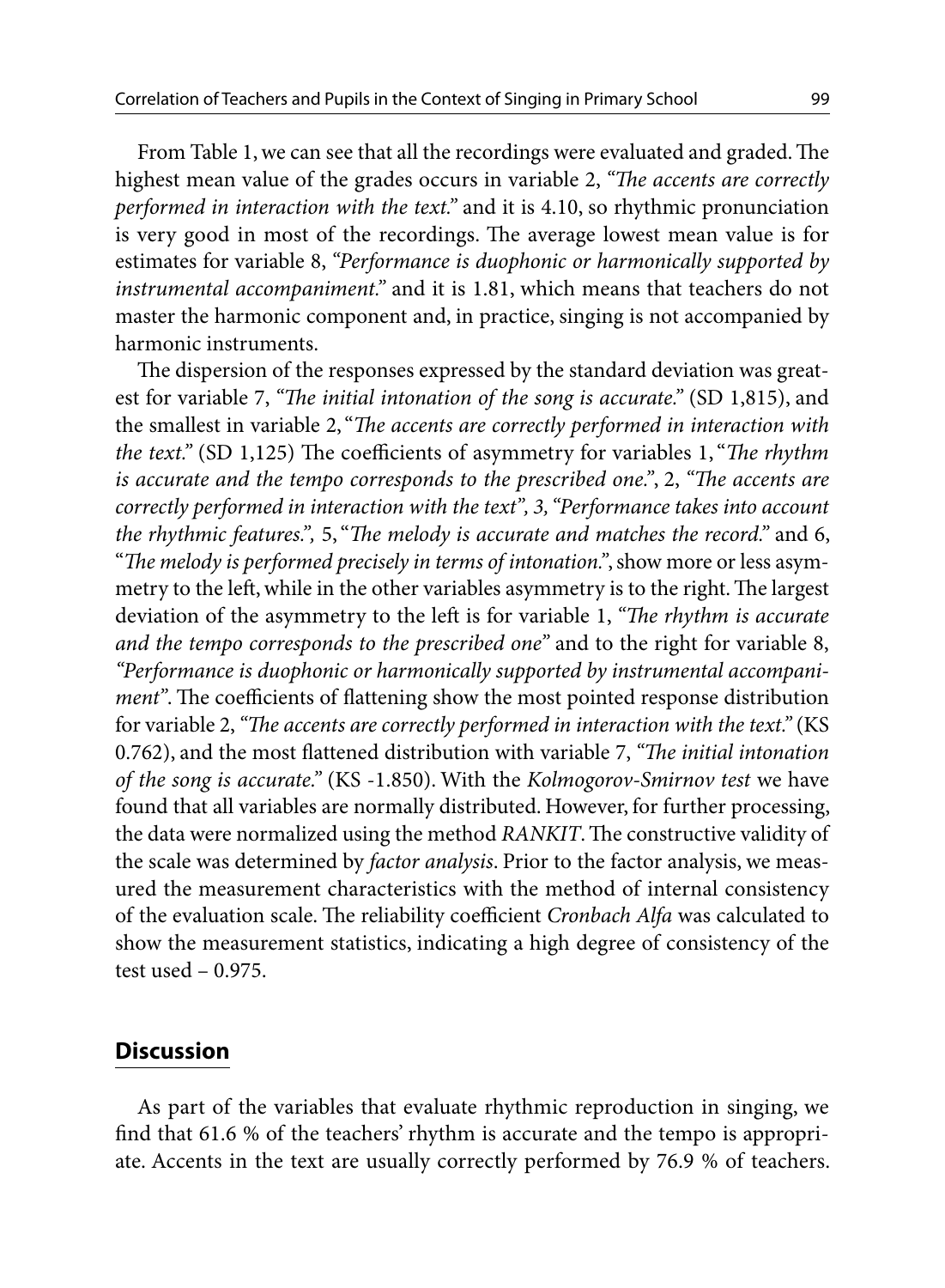Rhythmic specificities are taken into account by half of the teachers, and adequate agogics is present only in 25 % of teachers. A number of studies show the greatest impact of continuous intense musical education on the sustainability of rhythmic development (Shuter-Dyson, Gabriel, 1981). For this reason, teachers should give more emphasis to the development of rhythmic skills in music education.

In the second set of variables that evaluate the melodic reproduction of singing, we find that for 69.2 % of the teachers, the melody is accurate with regard to the record of the score. In terms of intonation, however, the melody is accurate only by 40.4 % of the teachers. A similar percentage is also shown by the results of the accuracy of the initial intonation of the song, as only 42.3 % of teachers know the importance of initial intonation. It is a worrying fact that only 17.3 % of the teachers perform two-voice singing harmonious accompaniment. From the results, we find that in practice too little attention is paid to the accuracy of singing intonation, which may result in a lack of discrimination in tonal heights, also confirmed by other studies (Welch, 2007).

From the results we further find that the dynamic expression in singing is insufficient in the first three years. Only 7.7 % of teachers have a tendency to use the dynamic scale. In a bit less than a third (26.9 %) of teachers, the singing intensity is felt as a tendency for proper dynamics. The prescribed dynamics were taken into account only by 21.2 % of teachers and with the same percentage also the dynamic appropriateness in regard to rhythm, melody and text.

In the last set of variables that evaluate the intensity of the phrasing, we find that there is usually no emphasis on the proper determination and performance of the phrase. In the majority of cases, it is not possible to find suitable increases and decreases either. In half of the teachers we find incorrect emphasis on light and heavy periods, while in 46.2 % of teachers, longer note values are performed without adequate intensity.

## **Conclusion**

The results of our research show a close connection between teachers and pupils in the field of vocal technique and singing. Testing and analyses show that pupils of teachers who use a high quality vocal technique in teaching have a sufficiently developed musical ability and a proper attitude towards singing, appropriately master vocal technique, have appropriate musical skills for their age and enjoy singing. The results undoubtedly confirm the influence of teachers on the singing and overall development of pupils as well as the importance of the teacher's mas-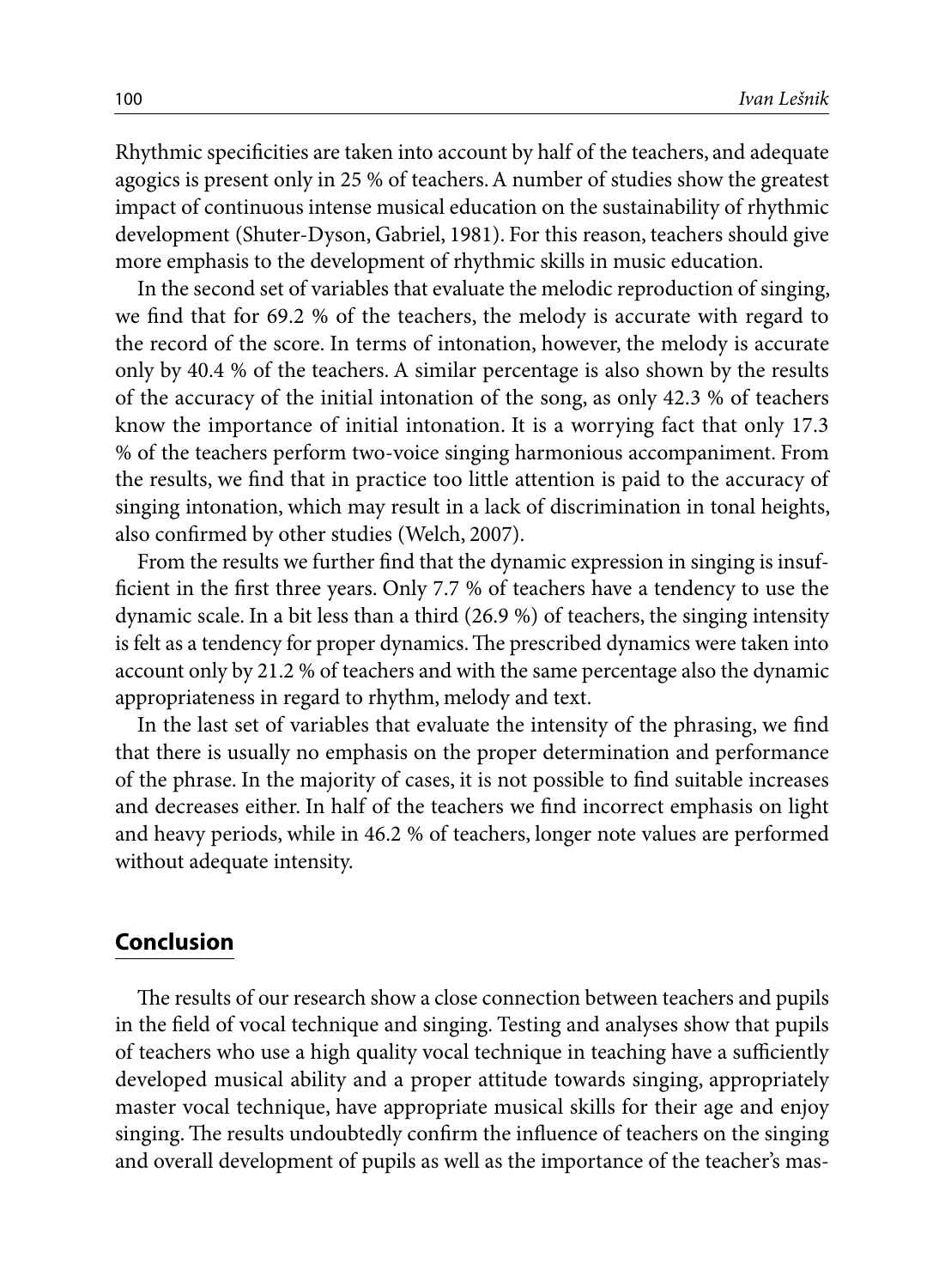tering of the vocal technique. On the basis of our research we can emphasize that the vocal technique in the educational process plays an important role both in the singing and the speaking domains, and it should be further explored and given proper attention. This would be an additional good basis for accepting vocal technique as an important element of musical education and the educational process in general, as a skill that teachers at any level and in any field must satisfactorily master and thus ensure a higher quality of teaching. This is essential for the music field; teachers should be aware that pupils have the right to good music education, which is also conditioned by, inter alia, appropriate vocal technique and singing activity.

#### **References**

- Abeles, H.F. (2002). Development and validation of a clarinet performance adjucation scale. *Journal of Research in Music Education 21*, 246–255.
- Bentley, A. (1966). *Musical Ability in Children and its Measurement.* New York: October House.
- Chalmers, B.A. (1978). The development of a measure of attitude toward instrumental music style. *Journal of Research in Music Education 26*, 90–96.
- Colwell, R.J. (1970). *Music Achievement Tests.* Chicago: Follett Educational Corporation.
- Cooksey, J. (2000). Male adolescent transforming voices: Voice classification, voice skill development and music literature selection. *Bodymind and Voice* 5 (3), 821–841.
- Gardner, H. (1999). *Intelligence reframed: Multiple intelligences for 21st century*. New York: Basic Books.
- Goetze, M. (1985). *Factors Affecting Accuracy in Children's Singing*. Denver: University of Colorado.
- Gordon, D.S. (1985). A survey of literature and practice in assisting the pitch-defective singer in the elementary school. *Pennsylvania Music Educators Association: Bulletin of Researcher in Music Education 16*, 11–18.
- Green, L. (2006). Popular Music Education in and for Itself, and for other Music: Current Research in the Classroom. *International Journal of Music Education*, 24/2, 101–118.
- Greenberg, M. (1970). Musical Achivement and Self-concept. *Journal of Research in Music Education 18* (1), 57–64.
- Hevner, K. (1936). Experimental studies of the elements of expressions in music. *American Journal of Psychology 48*, 246–268.
- Langness, A.P. (2000). Helping children's voices develop in general music education. *Bodymind and Voice: Foundations of Voice Education 3*, 803–813.
- Liao, M.Y.; Davidson, J.W. (2007). *The use of gesture techniques in children's singing*. Sheffield: University of Sheffield.
- Logan-Phelan, T. (2002). *Learning to Protect the Natural Teaching Voice*. Dublin: The Dublin University Voice Care Programme.